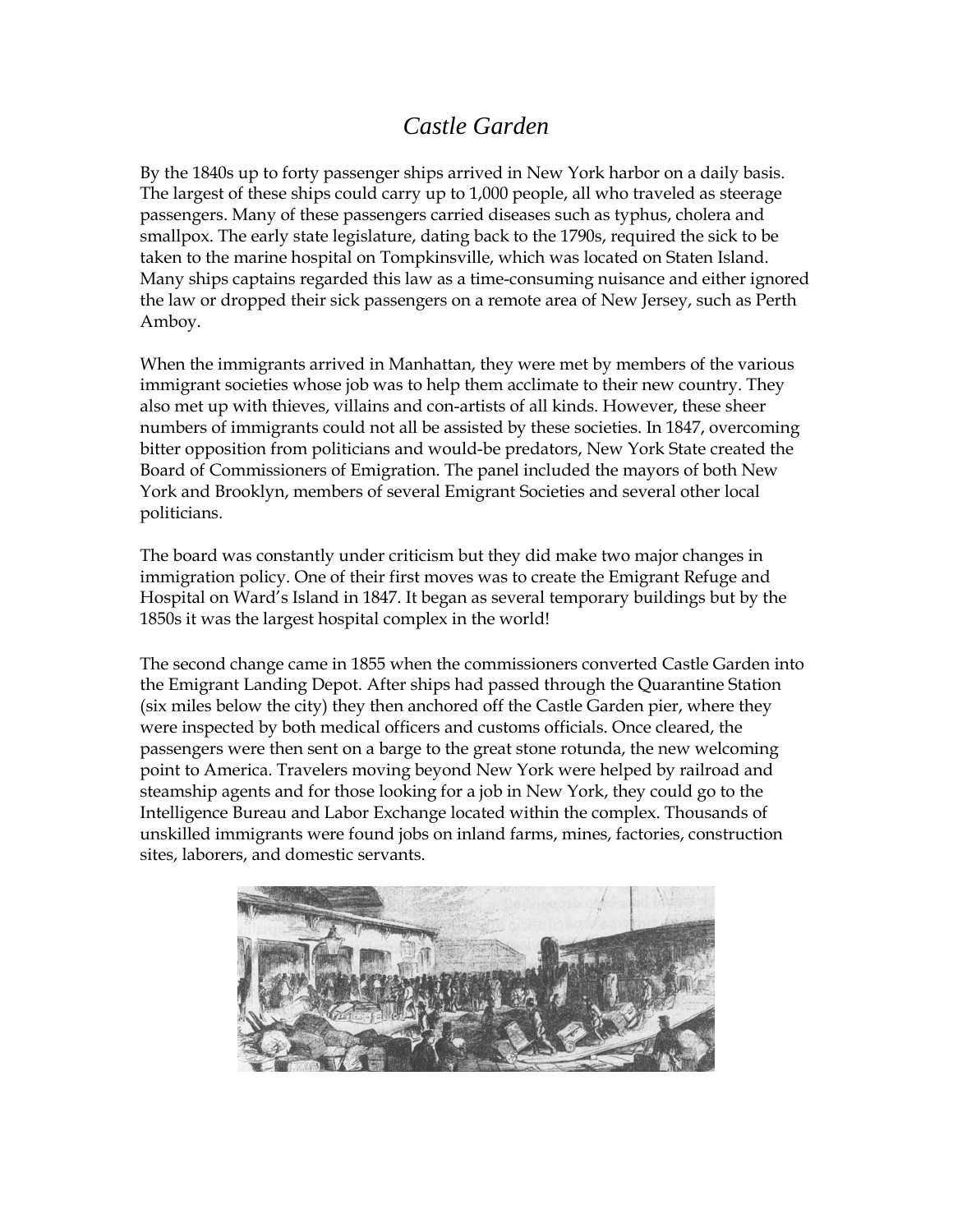So where was Castle Garden and what was it before it became New York's center for immigration?

Castle Garden began its life as Castle Clinton, a colonial fortress off the Battery built to protect the city. In the 1820s, the lower west side of Manhattan (along Broadway and around Greenwich Street, Beekman and Barclay Streets and around the Wall Street area) was the most fashionable place to live. This was the city's park and promenade district and it was greatly enhanced when, in 1824, New York City bought Castle Clinton from the federal government and created a resort out of the area. It was attached to the Battery Park area by a wooden bridge (ninety paces long and illuminated by gas lamps). The castle was refurbished into a theater and the name changed to Castle Garden.



The Battery Park promenade in 1830

Along with a theater, a grand ballroom was added to the park. In fact, on September 14, 1824, over six thousand guests attended a grand fete there to the Revolutionary hero the marquis de Lafayette.



Currier and Ives Print of New York in 1876. Castle Garden is in the lower left.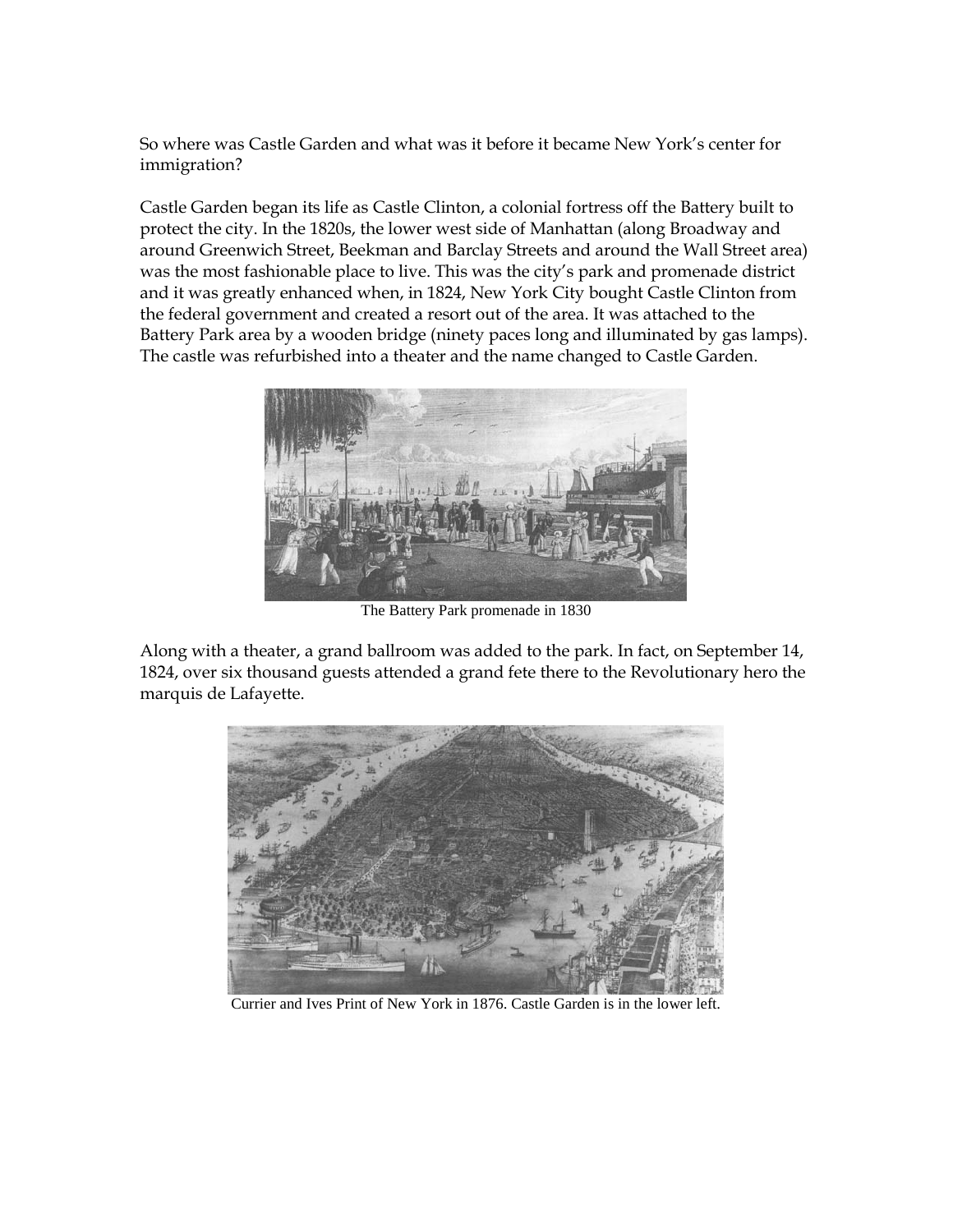A strange and scary incident took place in the early days of Castle Garden. In 1833, President Andrew Jackson came to New York on a "popularity" visit. His ship landed at Castle garden where he was met by a hundred thousand people all jammed along the Battery. Once he came off the ship, Jackson mounted a horse and led a procession of cabinet members, governors, congressmen, and mayors across the wooden footbridge connecting the old fort Battery Park. The moment Jackson reached dry land, the bridge collapsed behind him, causing his entourage to fall into the shallow waters under the bridge. The grand parade continued up Broadway to City Hall with Jackson in front, followed by his dripping-wet dignitaries.

Another strange event at Castle Garden took place in October, 1842. Samuel Morse, the inventor of the Morse Code, planned a demonstration of his device in New York. On a moonlit night, a boatman rowed Morse from Governors Island to Castle Garden. During his journey, Morse was lowering over the side two miles of copper wire insulated with tar, pitch, hemp, and India rubber. On the following morning, the New York Herald announced that his demonstration would take place at noon. The receiver worked for a while but then stopped as the wire became snagged on a departing ship's anchor and the crew cut away the wire not knowing what it was. The crowd that assembled to see the demonstration thought that Morse's demonstration was a hoax so they left, loudly booing the inventor.

Another famous person to visit Castle Garden was Jenny Lind, the Swedish singer. She was booked by P.T. Barnum to perform 150 concerts across the country. Lind was brought to American in an effort to purify the theater industry of scandalous and illreputed women. Lind had developed a reputation for being pious, charitable, modesty and had a "spotless" private life, perfect to change the theatre and performance industries to a respectable trade. It was said that Lind was paid in advance \$150,000 plus expenses in advance for these concerts.

In September 1850 Barnum gave her one of the greatest welcomes in New York City history. Thousands of people crowded the Canal Street dock where she landed and threw flowers ahead of where she walked. Her first concert was on September 11th at Castle Garden and she performed for an audience of just over 5,000 people. In a closing gesture of goodwill, Jenny Lind donated her share of the evening's profit to several New York charities.

Despite its location and efficiency, Castle garden soon became too small to handle the number of immigrants arriving in New York. Between 1865 and 1873, over 200,000 new migrants arrived through Castle Garden each year. The only year to have a lower figure was 1877 when there was a major depression in American. Even then, 63,000 immigrants passed through the facility, despite the knowledge of hard times to come. What really failed was the old fashioned state-run system at Castle Garden. In 1890 the recently created federal Bureau of Immigration took over the handling of immigrants. Plans were made to replace the overburdened Castle Garden and build a new facility on Ellis Island which opened on January 1<sup>st</sup> 1892. An era of New York immigrant history had ended.